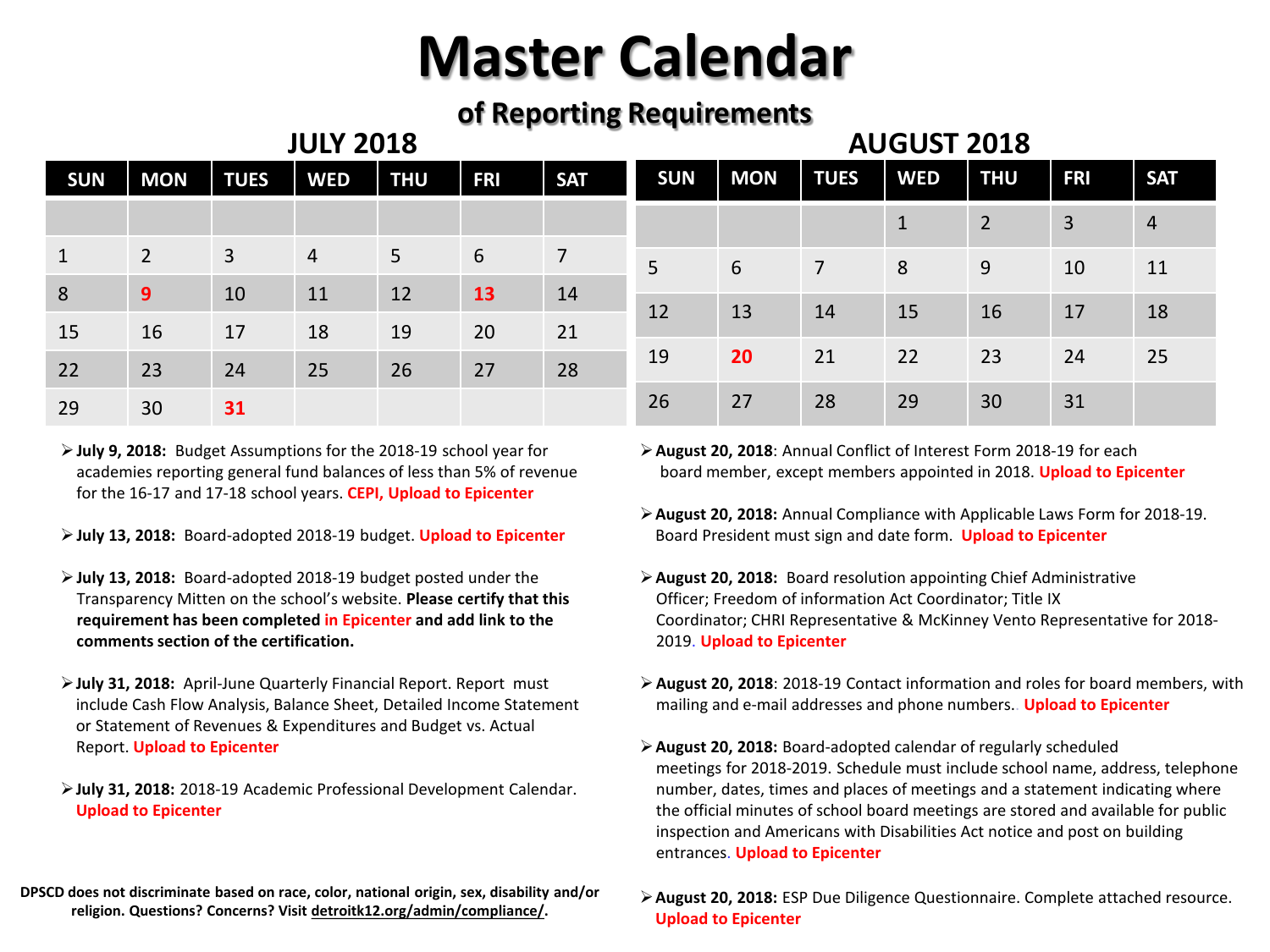## **of Reporting Requirements**

### **SEPTEMBER 2018**

| <b>SUN</b>     | <b>MON</b> | <b>TUES</b> | <b>WED</b> | <b>THU</b> | <b>FRI</b> | <b>SAT</b>   |
|----------------|------------|-------------|------------|------------|------------|--------------|
|                |            |             |            |            |            | $\mathbf{1}$ |
| $\overline{2}$ | 3          | 4           | 5          | 6          | 7          | 8            |
| 9              | 10         | 11          | 12         | 13         | 14         | 15           |
| 16             | 17         | 18          | 19         | 20         | 21         | 22           |
| 23             | 24         | 25          | 26         | 27         | 28         | 29           |
| 30             |            |             |            |            |            |              |

- **September 2018 (as scheduled):** Follow-up Facility Inspection for Code Compliance, Asbestos, Health and Safety, Log of Emergency Drills. **Reminder**
- **September 6-October 18, 2018:** NWEA MAP Fall testing window. **Notice**
- **September 14, 2018:** Organizational Chart and information on Instructional/Non-instructional Staff for 2018-2019. **Upload to Epicenter**
- **September 14, 2018:** 2018-19 Curriculum Inventory for grades K-8 and 9-12. For schools that have new curriculum or new areas of their curriculum. For schools that do not have changes, upload document stating there are no changes. **Upload to Epicenter**
- **September 14, 2018:** Documentation that Special Education provisions are in accordance with ISD Plan for 2018-2019. **Upload to Epicenter**
- **September 14, 2018**: Acknowledgement of Constitution Day programming, Protected Prayer Certification (Protected Eyewear Certification is no longer needed). **MEGS, Upload to Epicenter**
- **September 15, 2018:** 2018-19 Emergency Drill Schedule. Enter electronically on the Wayne County - Office of Homeland Security & Emergency Management website. You should receive a confirmation email. Please upload the confirmation to Epicenter. If you do not receive the confirmation email call Homeland Security at 734-728- 3711. **Upload to Epicenter**
- **September 30, 2018:** DS-4898 Preliminary Pupil Headcount Report **(Only for PSAs adding Grade Level(s). MDE, Upload to Epicenter**

**DPSCD does not discriminate based on race, color, national origin, sex, disability and/or religion. Questions? Concerns? Visit detroitk12.org/admin/compliance/.**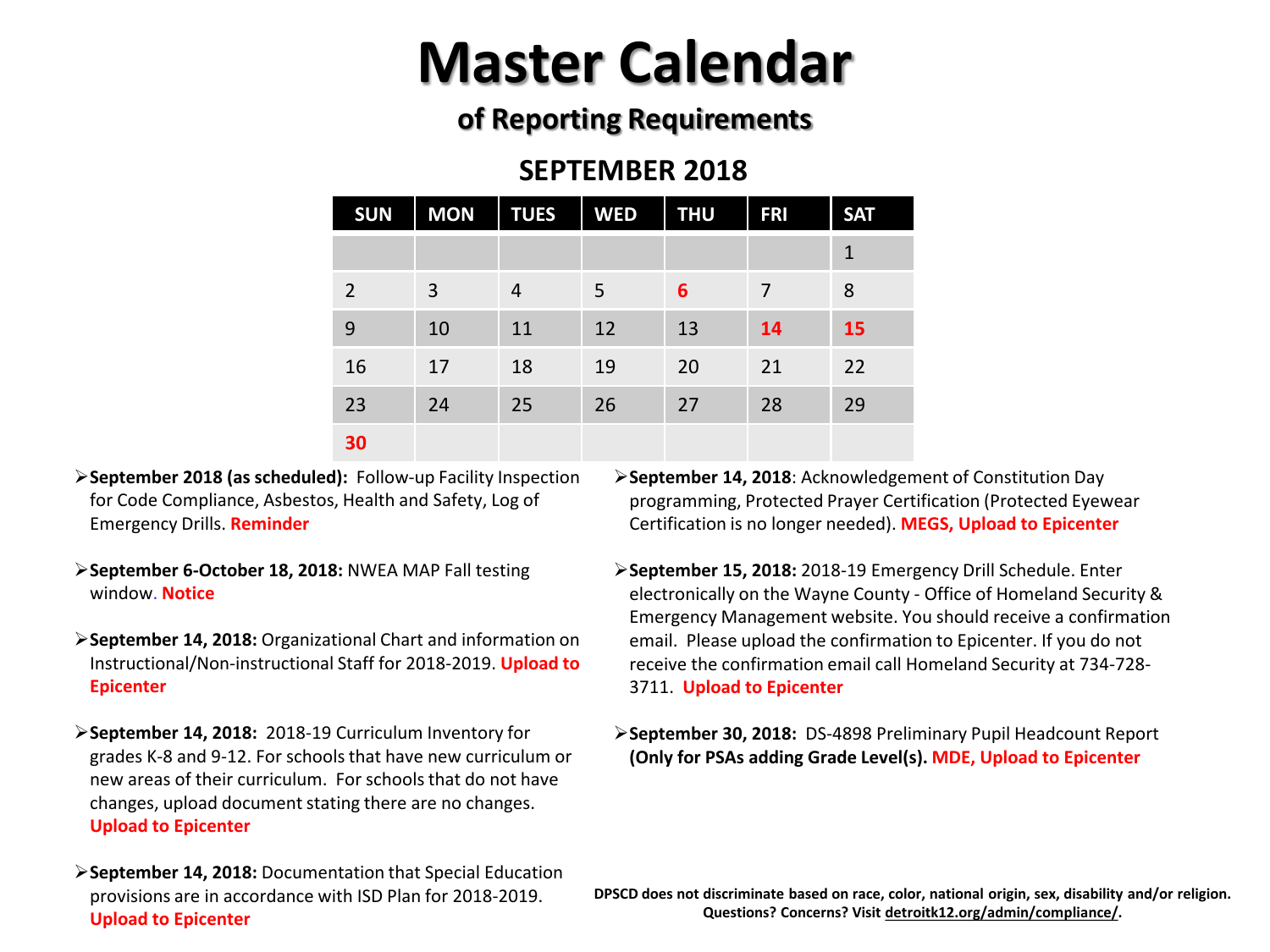## **of Reporting Requirements**

### **OCTOBER 2018**

| <b>SUN</b> | <b>MON</b> | <b>TUES</b> | <b>WED</b> | <b>THU</b> | <b>FRI</b> | <b>SAT</b> |
|------------|------------|-------------|------------|------------|------------|------------|
|            |            | 2           | 3          | 4          | 5          | 6          |
| 7          | 8          | 9           | 10         | 11         | 12         | 13         |
| 14         | 15         | 16          | 17         | 18         | 19         | 20         |
| 21         | 22         | 23          | 24         | 25         | 26         | 27         |
| 28         | 29         | 30          | 31         |            |            |            |

- **October 2018 (as scheduled):** Teacher Certification/Highly Qualified/Criminal Background Check/Unprofessional Conduct Check. **Reminder**
- **October 1, 2018:** Annual Non-Profit Corporation information update for 2018. **Upload receipt to Epicenter**
- **October 3, 2018:** Fall student count day for State Aid FTE. **Reminder**
- **October 4, 2018:** Preliminary student count. **Upload preliminary student count to Epicenter.**
- **October 7, 2018:** SE-4096 Special Education Actual Cost Report. **WRESA, CEPI, Upload to Epicenter**

**October 17, 2018:** First PSA Quarterly Meeting, Location TBD. **Notice**

**October 25, 2018:** Fall NWEA MAP data, **Upload to Epicenter**

- **October 31, 2018:** July-September Quarterly Financial Report. Report must include Cash Flow Analysis, Balance Sheet, Detailed Income Statement or Statement of Revenues & Expenditures and Budget vs. Actual Report. **Upload to Epicenter**
- **October 31, 2018:** Signed board resolution indicating the board has met with their auditor, understand the audit and approve of its submission to the Michigan Department of Education. **Upload to Epicenter**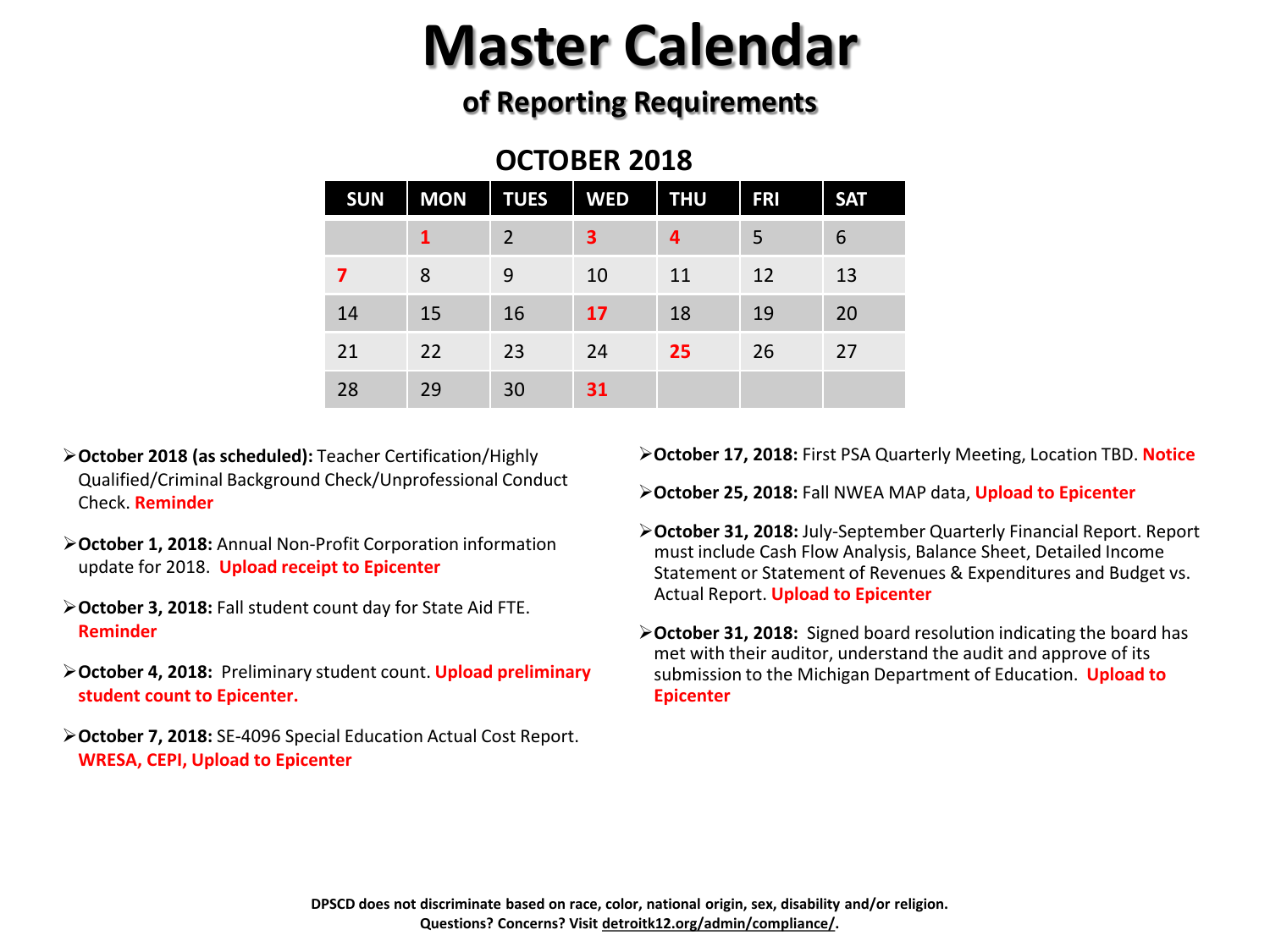## **of Reporting Requirements**

### **NOVEMBER 2018 DECEMBER 2018**

| <b>SUN</b>     | <b>MON</b> | <b>TUES</b> | <b>WED</b> | <b>THU</b> | <b>FRI</b>     | <b>SAT</b>     | <b>SUN</b>     | <b>MON</b>              | <b>TUES</b>    | <b>WED</b> | <b>THU</b> | <b>FRI</b>     | <b>SAT</b>  |
|----------------|------------|-------------|------------|------------|----------------|----------------|----------------|-------------------------|----------------|------------|------------|----------------|-------------|
|                |            |             |            |            | $\overline{2}$ | $\overline{3}$ |                |                         |                |            |            |                | $\mathbf 1$ |
| $\overline{4}$ | 5          | 6           | 7          | 8          | 9              | 10             | $\overline{2}$ | $\overline{\mathbf{3}}$ | $\overline{4}$ | 5          | 6          | $\overline{7}$ | 8           |
| 11             | 12         | 13          | 14         | <b>15</b>  | 16             | 17             | 9              | 10                      | 11             | 12         | 13         | 14             | 15          |
| 18             | 19         | 20          | 21         | 22         | 23             | 24             | 16             | 17                      | 18             | 19         | 20         | 21             | 22          |
| 25             | 26         | 27          | 28         | 29         | 30             |                | 23             | 24                      | 25             | 26         | 27         | 28             | 29          |
|                |            |             |            |            |                | 30             | 31             |                         |                |            |            |                |             |

### **November 1, 2018:** Financial Information Database (FID). **CEPI, WRESA, certify in Epicenter**

- **November 1, 2018:** Audited Financial Statements/Management Letter for year ending June 30, 2018. WRESA-Electronic version sent to Kathie Emerick at **emerickk@resa.net, MDE at MDE-FinAudit@Michigan.gov, Upload to Epicenter**
- **November 15, 2018:** Fall 2018 Michigan Student Data System (MSDS). All districts must certify data to MSDS by this date. **WRESA, CEPI, certify in Epicenter**
- **November 15, 2018:** Fall 2018 MSDS data files. **Upload to Epicenter**

**December 3, 2018:** Registry of Educational Personnel (REP) **CEPI, WRESA, certify in Epicenter**

**December 3, 2018:** December School Fire Drills to Epicenter. **Upload to Epicenter**

- **December 3, 2018:** 2018-19 Highly Qualified Teacher Certification. **Upload to Epicenter**
- **December 7, 2018:** Updates to student and employee handbooks for 2018-2019, all handbooks should have the current school year listed on the cover. **Upload to Epicenter**
- **December 7, 2018:** FERPA Notice to Parents. **Upload to Epicenter**

**DPSCD does not discriminate based on race, color, national origin, sex, disability and/or religion. Questions? Concerns? Visit detroitk12.org/admin/compliance/.**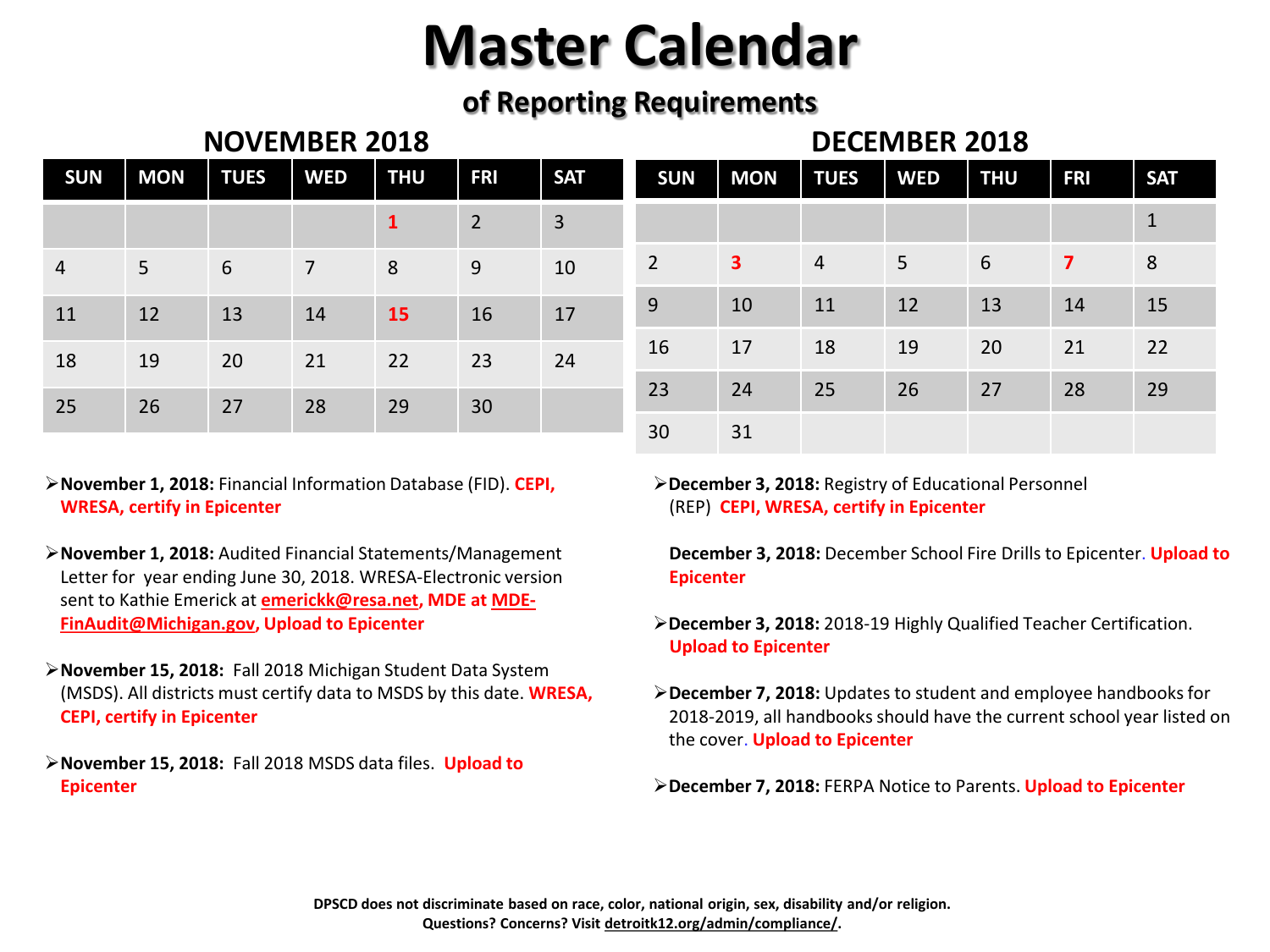## **of Reporting Requirements**

| <b>JANUARY 2019</b> |                         |              |                |                |                |                |                | <b>FEBRUARY 2019</b> |             |            |                |            |                |  |
|---------------------|-------------------------|--------------|----------------|----------------|----------------|----------------|----------------|----------------------|-------------|------------|----------------|------------|----------------|--|
| <b>SUN</b>          | <b>MON</b>              | <b>TUES</b>  | <b>WED</b>     | <b>THU</b>     | <b>FRI</b>     | <b>SAT</b>     | <b>SUN</b>     | <b>MON</b>           | <b>TUES</b> | <b>WED</b> | <b>THU</b>     | <b>FRI</b> | <b>SAT</b>     |  |
|                     |                         | $\mathbf{1}$ | $\overline{2}$ | $\overline{3}$ | $\overline{4}$ | $5\phantom{.}$ |                |                      |             |            |                | 1          | $\overline{2}$ |  |
| 6                   | $\overline{\mathbf{z}}$ | 8            | 9              | 10             | 11             | 12             | $\overline{3}$ | 4                    | 5           | 6          | $\overline{7}$ | 8          | 9              |  |
| 13                  | 14                      | 15           | 16             | 17             | 18             | 19             | 10             | 11                   | 12          | 13         | <b>14</b>      | 15         | 16             |  |
| 20                  | 21                      | 22           | 23             | 24             | 25             | 26             | 17             | 18                   | 19          | 20         | 21             | 22         | 23             |  |
| 27                  | 28                      | 29           | 30             | 31             |                |                | 24             | 25                   | 26          | 27         | 28             |            |                |  |

- **January 2019 (as scheduled):** Teacher Certification/Highly Qualified/Criminal Background Check/Unprofessional Conduct Check. **Reminder**
- **January 7-February 14, 2019:** Optional NWEA MAP Winter testing window. (Schools whose contracts expire June 30, 2019 are required to test all students.) **Notice**
- **January 31, 2019:** October-December Quarterly Financial Report. Report must include Cash Flow Analysis, Balance Sheet, Detailed Income Statement or Statement of Revenues & Expenditures and Budget vs. Actual Report. **Upload to Epicenter**
- **January 31, 2019:** Management response to Annual Audit. **Upload to Epicenter**

**DPSCD does not discriminate based on race, color, national origin, sex, disability and/or religion. Questions? Concerns? Visit detroitk12.org/admin/compliance/.** **February 13, 2019:** Supplemental Student Count for State Aid FTE. **Reminder**

- **February 14, 2019:** Supplemental Preliminary Student Count**. Upload to Epicenter**
- **February 14, 2019:** Board-adopted Enrollment and Selection Procedure to be used if the number of applicants for admission exceeds the grade capacity. **Upload to Epicenter**
- **February 21, 2019:** Winter NWEA MAP testing data, if academy opted into Winter testing window. **Upload to Epicenter**
- **February 25, 2019:** Winter NWEA MAP grade levels tested form. **Upload to Epicenter**

**February 27, 2019:** Second PSA Quarterly Meeting, Location TBD, 12-3 p.m. **Notice**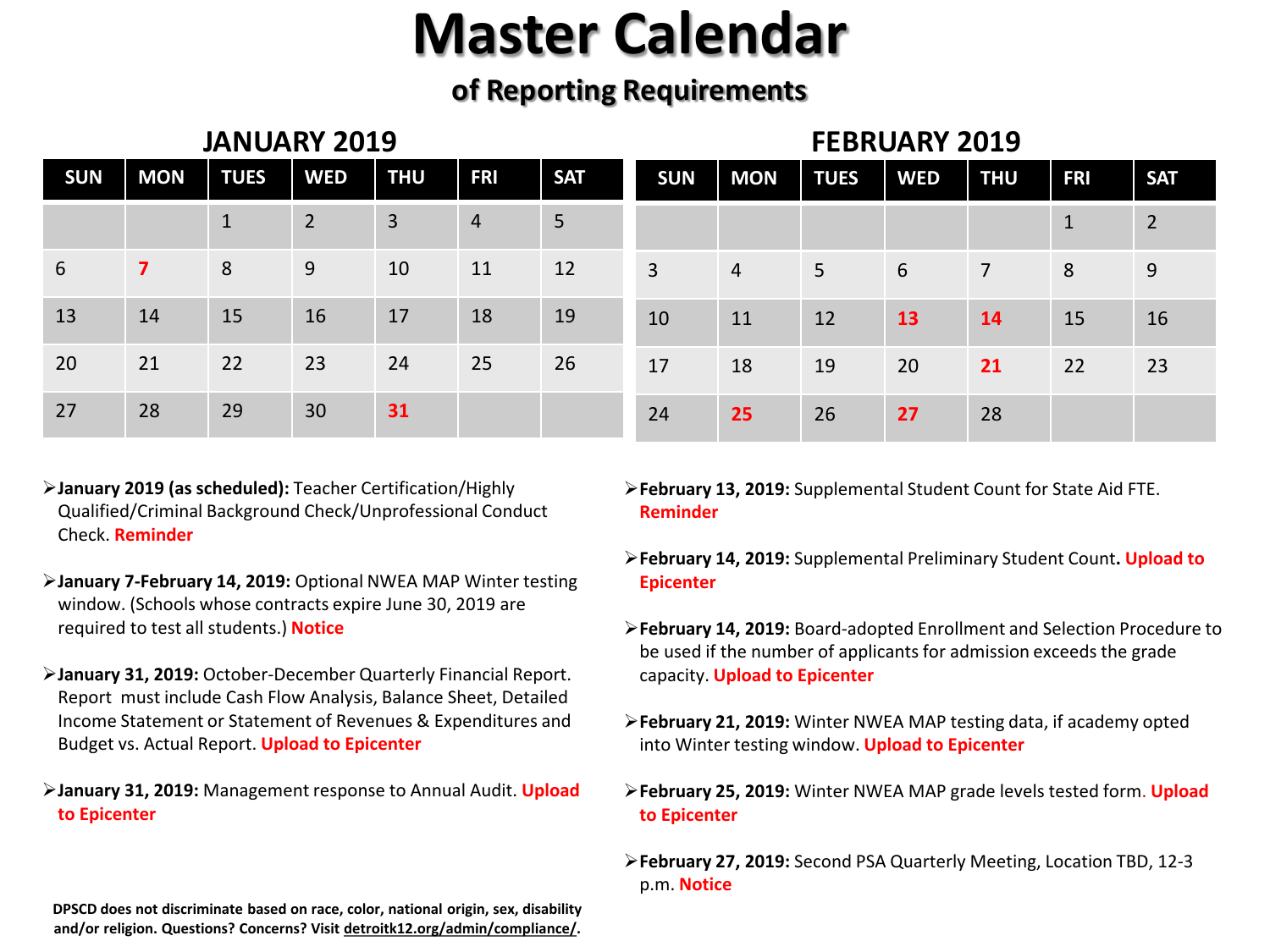## **of Reporting Requirements**

| <b>MARCH 2019</b> |            |             |            |                |             |                |                | <b>APRIL 2019</b> |                |                |                |            |            |  |
|-------------------|------------|-------------|------------|----------------|-------------|----------------|----------------|-------------------|----------------|----------------|----------------|------------|------------|--|
| <b>SUN</b>        | <b>MON</b> | <b>TUES</b> | <b>WED</b> | <b>THU</b>     | <b>FRI</b>  | <b>SAT</b>     | <b>SUN</b>     | <b>MON</b>        | <b>TUES</b>    | <b>WED</b>     | <b>THU</b>     | <b>FRI</b> | <b>SAT</b> |  |
|                   |            |             |            |                | $\mathbf 1$ | $\overline{2}$ |                | $\mathbf{1}$      | $\overline{2}$ | $\overline{3}$ | $\overline{4}$ | 5          | 6          |  |
| 3                 | 4          | $5^{\circ}$ | 6          | $\overline{7}$ | 8           | 9              | $\overline{7}$ | 8                 | 9              | 10             | 11             | 12         | 13         |  |
| 10                | 11         | 12          | 13         | 14             | 15          | 16             |                |                   |                |                |                |            |            |  |
| 17                | 18         | 19          | 20         | 21             | 22          | 23             | 14             | 15                | 16             | 17             | 18             | 19         | 20         |  |
| 24                | 25         | 26          | 27         | 28             | 29          | 30             | 21             | 22                | 23             | 24             | 25             | 26         | 27         |  |
| 31                |            |             |            |                |             |                | 28             | 29                | 30             |                |                |            |            |  |

- **March 1, 2019:** Dual Enrollment notification to students. **(High Schools Only) Upload to Epicenter**
- **March 28, 2019:** Spring 2019 Michigan School Data System (MSDS). All districts must have data submitted to MSDS by this date. **WRESA, CEPI, Certify in Epicenter**
- **March 29, 2019**: Board-approved changes such as school site, grade configuration, curriculum, educational program or other major changes. (Submit in Word format on school letterhead) **Upload to Epicenter**
- **April 2019 (as scheduled):** Facility Inspection for Code Compliance, Asbestos, Health and Safety, Log of Emergency Drills. **Reminder**
- **April 1, 2019:** March School Tornado Drill to Epicenter. **Upload to Epicenter**
- **April 23 – June 7, 2019:** NWEA MAP Data Spring testing window. **Notice**
- **April 30, 2019:** January-March Quarterly Financial Report. Report must include Cash Flow Analysis, Balance Sheet, Detailed Income Statement or Statement of Revenues & Expenditures & Budget vs. Actual Report. **Upload to Epicenter**
- **April 30, 2019:** Board-approved recommendation of new board members for 2019-20. Upload DPSCD board application, resume, resolution for each proposed member. \*Also as needed\* **Upload to Epicenter**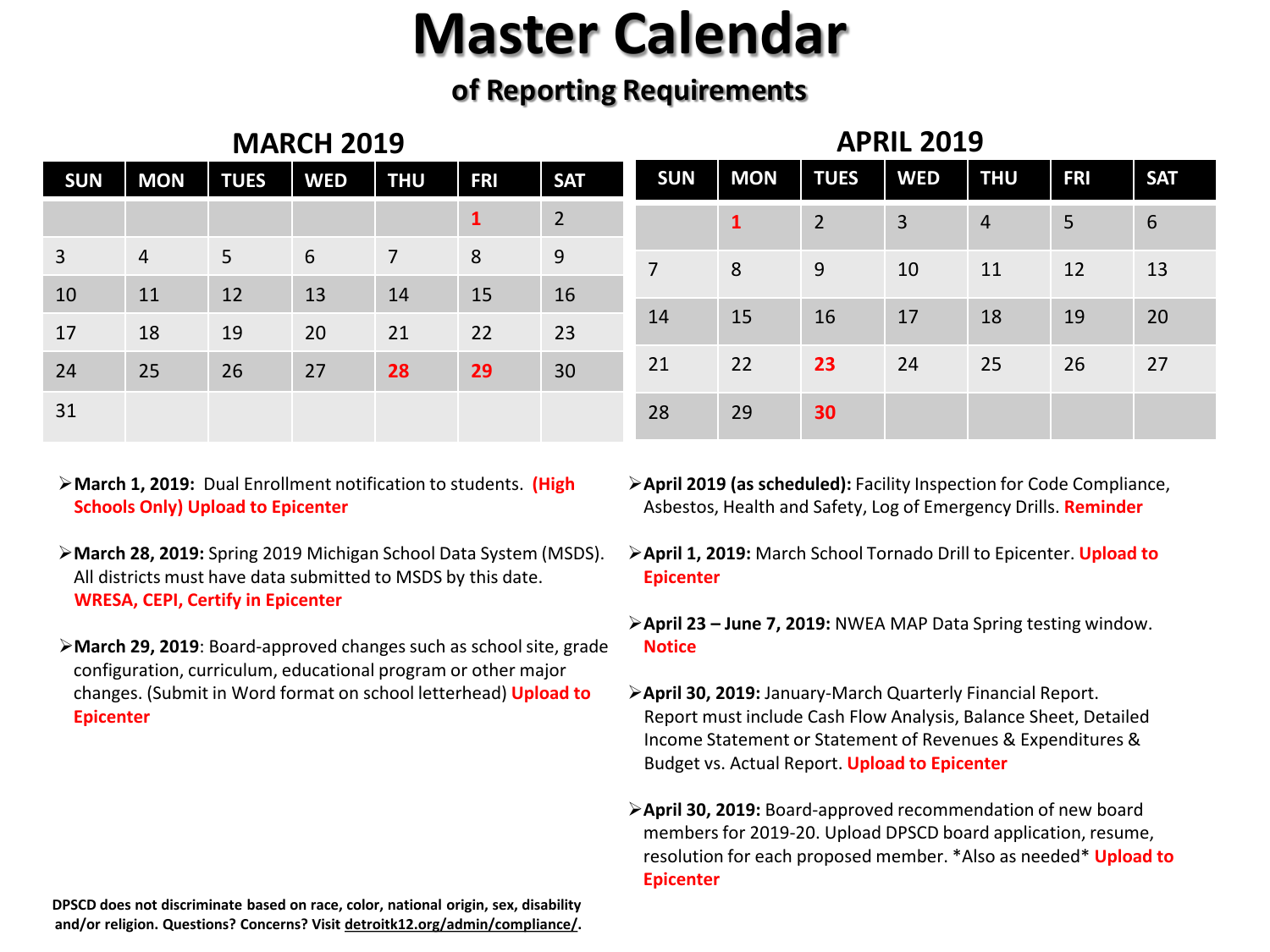## **of Reporting Requirements**

| <b>MAY 2019</b> |            |             |            |                |            |                |                | <b>JUNE 2019</b> |                |            |                |            |              |  |
|-----------------|------------|-------------|------------|----------------|------------|----------------|----------------|------------------|----------------|------------|----------------|------------|--------------|--|
| <b>SUN</b>      | <b>MON</b> | <b>TUES</b> | <b>WED</b> | <b>THU</b>     | <b>FRI</b> | <b>SAT</b>     | <b>SUN</b>     | <b>MON</b>       | <b>TUES</b>    | <b>WED</b> | <b>THU</b>     | <b>FRI</b> | <b>SAT</b>   |  |
|                 |            |             | T          | $\overline{2}$ | 3          | $\overline{4}$ |                |                  |                |            |                |            | $\mathbf{1}$ |  |
| 5               | 6          | 7           | 8          | 9              | 10         | 11             | $\overline{2}$ | 3                | $\overline{4}$ | 5          | $6\phantom{1}$ | 7          | 8            |  |
| 12              | 13         | 14          | 15         | 16             | 17         | 18             | 9              | 10               | 11             | 12         | 13             | 14         | 15           |  |
|                 |            |             |            |                |            |                | 16             | 17               | 18             | 19         | 20             | 21         | 22           |  |
| 19              | 20         | 21          | 22         | 23             | 24         | 25             | 23             | 24               | 25             | 26         | 27             | 28         | 29           |  |
| 26              | 27         | 28          | 29         | 30             | 31         |                | 30             |                  |                |            |                |            |              |  |

- **May 2019 (as scheduled):** Teacher Certification Highly Qualified/Criminal Background Check/ Unprofessional Conduct Check. **Reminder**
- **May 3, 2019:** Board-adopted 2019-2020 School Calendar/School Day Schedule. Document must be adopted by the board. **Upload to Epicenter**
- **May 17, 2019:** Documentation demonstrating the charter school administered **ALL** state and authorizer required assessments. Please include name of test, grade levels tested and date tests given. **Upload to Epicenter**
- **May 17, 2019:** Board nomination resolution for members whose terms are due to expire at the end of school year. **Upload to Epicenter**
- **May 22, 2019:** Final PSA Quarterly Meeting, Location TBD, 12-3 p.m. **Notice**
- **May 31, 2018:** Annual Education Report, **please certify completion in Epicenter**
- **May 31, 2019**: Certificate of Boiler Inspection for 2018-19. **Upload to Epicenter**
- **May 31, 2019:** 2019-20 PSA State Aid Note Application Authorizer Notification Form. **Upload to Epicenter**

**June 14, 2019:** Spring NWEA MAP testing data. **Upload to Epicenter**

- **June 14, 2019**: Annual Operating Budget Notice of Public Hearing for 2019-20. **Copy of ad in newspaper of record. Upload to Epicenter**
- **June 21, 2019**: Amended Budget for 2018-19 or statement that budget was reviewed and no amendment was required. **Upload to Epicenter**
- **June 21, 2019**: Board-adopted Letter of Engagement for the independent financial audit of the year ending June 30, 2019. **Upload to Epicenter**
- **June 21, 2019:** 2019-20 New Pupil Accounting Forms**. WRESA, Upload to Epicenter**
- **June 28, 2019:** Completed End of Year School Safety Drill Compliance Form. **Upload to Epicenter**
- **June 30, 2019:** Single Building District Improvement Plan (SBDIP) and updates for 2019-20; Registry of Educational Personnel (REP), School Infrastructure Database (SID). **WRESA, CEPI, Certify in Epicenter**
- **June 30, 2019:** Michigan Student Data System (MSDS) EOY data. All districts must have data submitted to MSDS by this date. **WRESA, CEPI, Certify in Epicenter**
- **DPSCD does not discriminate based on race, color, national origin, sex, disability and/or religion. Questions? Concerns? Visit detroitk12.org/admin/compliance/.**